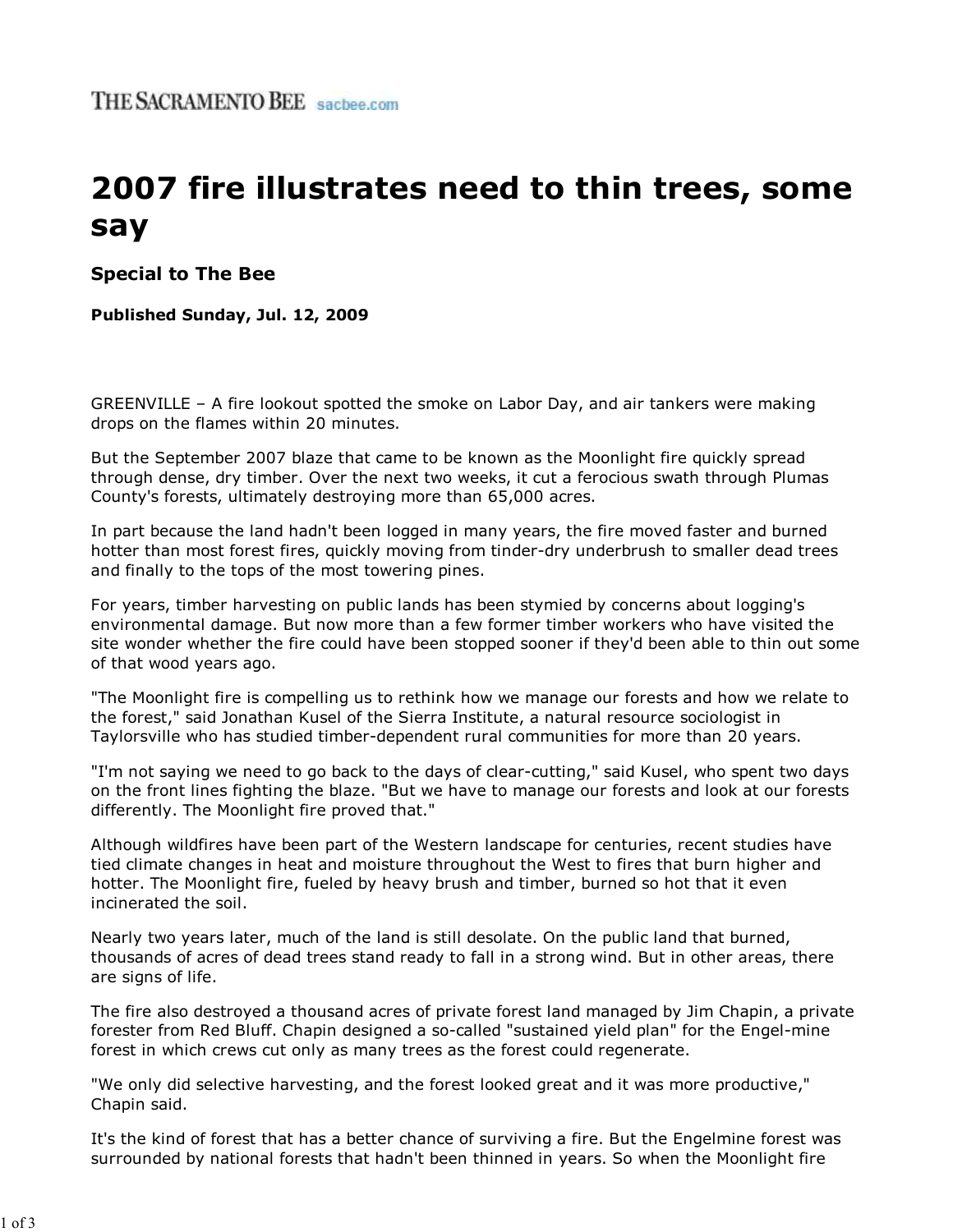tore through the tangled forests around it, the Engelmine forest also went up in flames.

But the private forest is coming back. Chapin got the burned timber removed and sold, and this spring he led a crew that planted more than 60,000 seedlings. Some of the native plants are also returning.

"It's already getting pretty vegetated," Chapin said.

## **Thinning forests aids fire survival**

A managed forest's ability to survive a fire is clearly illustrated 15 miles from where the Moonlight fire started, at the Collins Almanor forest in Chester. Like the Engel-mine forest, the Collins forest is managed on a sustained-yield plan. In fact, according to Jay Francis, the forest manager for the Collins Pine Co., there is more timber standing in the Collins forest today than when the company bought its land and began logging in Plumas County in 1902.

On the day the Moonlight fire started, a human-caused blaze ignited in the Collins forest. It burned for about 10 hours before crews reached it, but they were able to extinguish it quickly.

The difference, Francis said, was that the forest had been carefully thinned for years. There were no so-called "ladder fuels" – underbrush and small, dead trees that allow a ground fire to climb up to the bigger trees. So while the Moonlight fire was tearing through thousands of acres of dense, untended stands of timber, the Collins fire was contained to just 3 acres.

"In some ways I wished the Moonlight fire had been closer to civilization ... to remind folks what we need to be doing to manage our forests," Francis said.

#### **Many oppose clear-cutting**

The timber industry has a long history in Plumas County. Lumber became the area's leading commodity after the mines gave out in the early 1900s. At its peak, a dozen or more sawmills operated in the region.

Scott Lawson, a former logger who is now director of the Plumas County Museum in Quincy, recently published a book about the history of logging in Plumas County. Lawson says "heavyhanded harvesting" in the early 1980s led to too many clear-cuts that sparked stricter environmental regulations. Those rules – and lawsuits from environmental groups – made logging unprofitable for many operators. Today, there are just two sawmills operating in Plumas County.

Lawson, who logged from 1978 to 1989, drove to work in a pickup with a bumper sticker that read: "Stop Clear Cuts." In fact, many loggers disliked the clear-cuts because they pride themselves on knowing how to remove certain trees while keeping the forest alive and productive. Clear-cutting took no special skill at all.

"I got where I didn't want to do it anymore," Lawson said. "We were seeing the complete and utter destruction of nice forests."

That history makes events like the Moonlight fire especially painful for communities like Greenville, Chester and other Plumas County hamlets, where former loggers wonder what would have happened if they'd been allowed to thin out some trees.

"Seventy sawmills have closed down since the mid-1980s in California, and it's primarily because of the inability to get timber off national forest land," said Chapin, the Red Bluff forester. "Many small communities have suffered, and when fires like this come along, the people suffer just a little more."

## **Devastating fire studied**